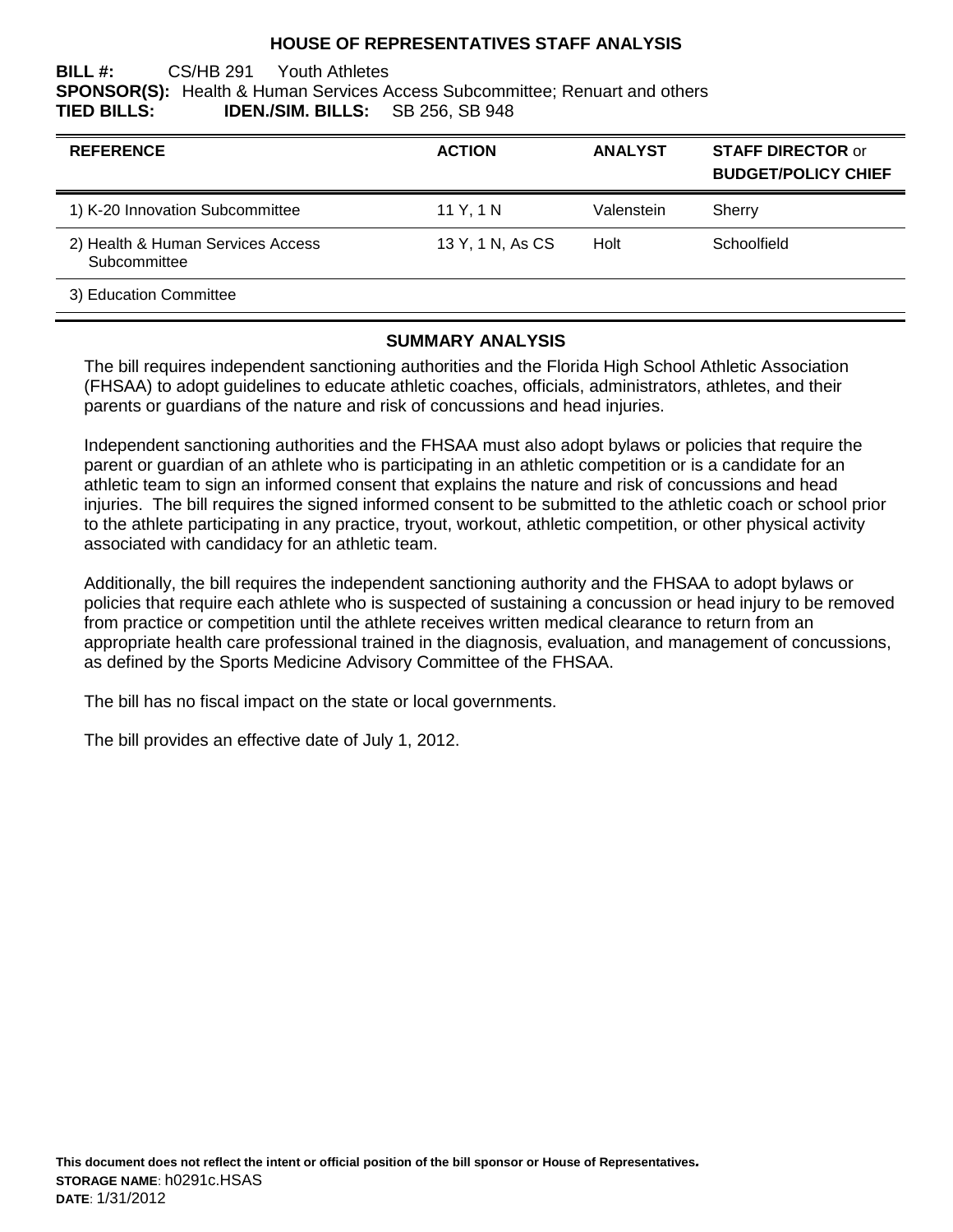### **FULL ANALYSIS**

### **I. SUBSTANTIVE ANALYSIS**

### A. EFFECT OF PROPOSED CHANGES:

### **Overview**

*Youth Athletics:* Current law defines a youth athletic independent sanctioning authority as a private, nongovernmental entity that organizes, operates or coordinates a youth athletic team in Florida that includes one or more minors and is not affiliated with a private school. As an example, Pop Warner is an independent sanctioning authority in Florida.<sup>1</sup> An independent sanctioning authority is currently required to conduct background screenings on each current and prospective athletic coach, disqualify an athletic coach that fails the background screening, and provide written notice to a disqualified athletic coach.<sup>2</sup>

*Public High School Athletics:* The Florida High School Athletic Association (FSHAA) is designated as the governing nonprofit organization of athletics in Florida public schools.<sup>3</sup> Currently, the FHSAA is required to adopt bylaws to establish eligibility requirements for all students, prohibit recruiting students for athletic purposes, and require students participating in athletics to satisfactorily pass an annual medical evaluation.<sup>4</sup>

Over 30 states<sup>5</sup> across the country have passed legislation that targets youth sports-related head injuries.<sup>6</sup> Additionally, the "Protecting Student Athletes from Concussions Act of 2011" has been filed in the U.S. House of Representatives. This legislation requires each state educational agency to issue regulations establishing minimum requirements for the prevention and treatment of concussions, in order to be eligible to receive funds under the Elementary and Secondary Education Act. The bill is currently in the Subcommittee on Early Childhood, Elementary, and Secondary Education.<sup>7</sup>

The Centers for Disease Control and Prevention (CDC) define a concussion as a type of traumatic brain injury that is caused by a bump, blow, or jolt to the head that can change the way the brain normally works. Concussions may also occur from a blow to the body that causes the head to move rapidly back and forth. Additional damage can occur from repeat concussions. A repeat concussion occurs when a person receives another concussion before the brain recovers from the first. Repeat concussions can slow recovery or increase the likelihood of having long-term problems, and in rare cases, can result in brain swelling, permanent brain damage, and even death.<sup>8</sup> In an effort to raise awareness and provide education to coaches, athletes and parents of athletes, the CDC has created free tools that provide important information on preventing, recognizing, and responding to a concussion.<sup>9</sup>

As an example of one independent athletic sanctioning authority, Pop Warner adopted a rule related to concussions on September 30, 2010. The rule requires a player who is suspected of having a concussion to be removed from practice, play, or competition. Pursuant to the rule, a player may not

 $\overline{a}$ 

<sup>1</sup> *See* Pop Warner Little Scholars, Inc.,<http://www.popwarner.com/aboutus/pop.asp> (last visited Jan. 13, 2012).

<sup>2</sup> Section 943.0438, F.S.

<sup>&</sup>lt;sup>3</sup> While high school is typically defined to include grades 9 through 12, for the purposes of athletics in public K-12 schools, high school is defined to include grades 6-12. Section 1006.20(1), F.S.

<sup>4</sup> Section 1006.20(1) and (2), F.S.

<sup>&</sup>lt;sup>5</sup> The states with laws that target youth sports-related head injuries are: Alabama, Alaska, Arizona, California, Colorado, Connecticut, Delaware, Illinois, Indiana, Iowa, Kansas, Louisiana, Maryland, Massachusetts, Minnesota, Missouri, Nebraska, Nevada, New Jersey, New Mexico, New York, North Carolina, North Dakota, Oklahoma, Oregon, Pennsylvania, Rhode Island, South Dakota, Texas, Utah, Vermont, Virginia, Washington, and Wyoming. National Conference of State Legislatures, Traumatic Brain Injury Legislation, Nov. 2011, *available at,* [www.ncsl.org/default.aspx?tabid=18687](http://www.ncsl.org/default.aspx?tabid=18687) (last visited Jan. 13, 2012). 6 *Id*.

 $^7$  Protecting Student Athletes from Concussions Act of 2011, H.R. 469, 112th Cong. (2011).

<sup>8</sup> Centers for Disease Control and Prevention, *Heads Up Concussion in Youth Sports, A Fact Sheet for Coaches*, *available at* [http://www.cdc.gov/concussion/pdf/coaches\\_Engl.pdf.](http://www.cdc.gov/concussion/pdf/coaches_Engl.pdf)

<sup>9</sup> Centers for Disease Control and Prevention, *Concussion in Sports, Centers for Disease Control and Prevention*, *available at*  <http://www.cdc.gov/concussion/sports/index.html> (last visited Jan. 13, 2012).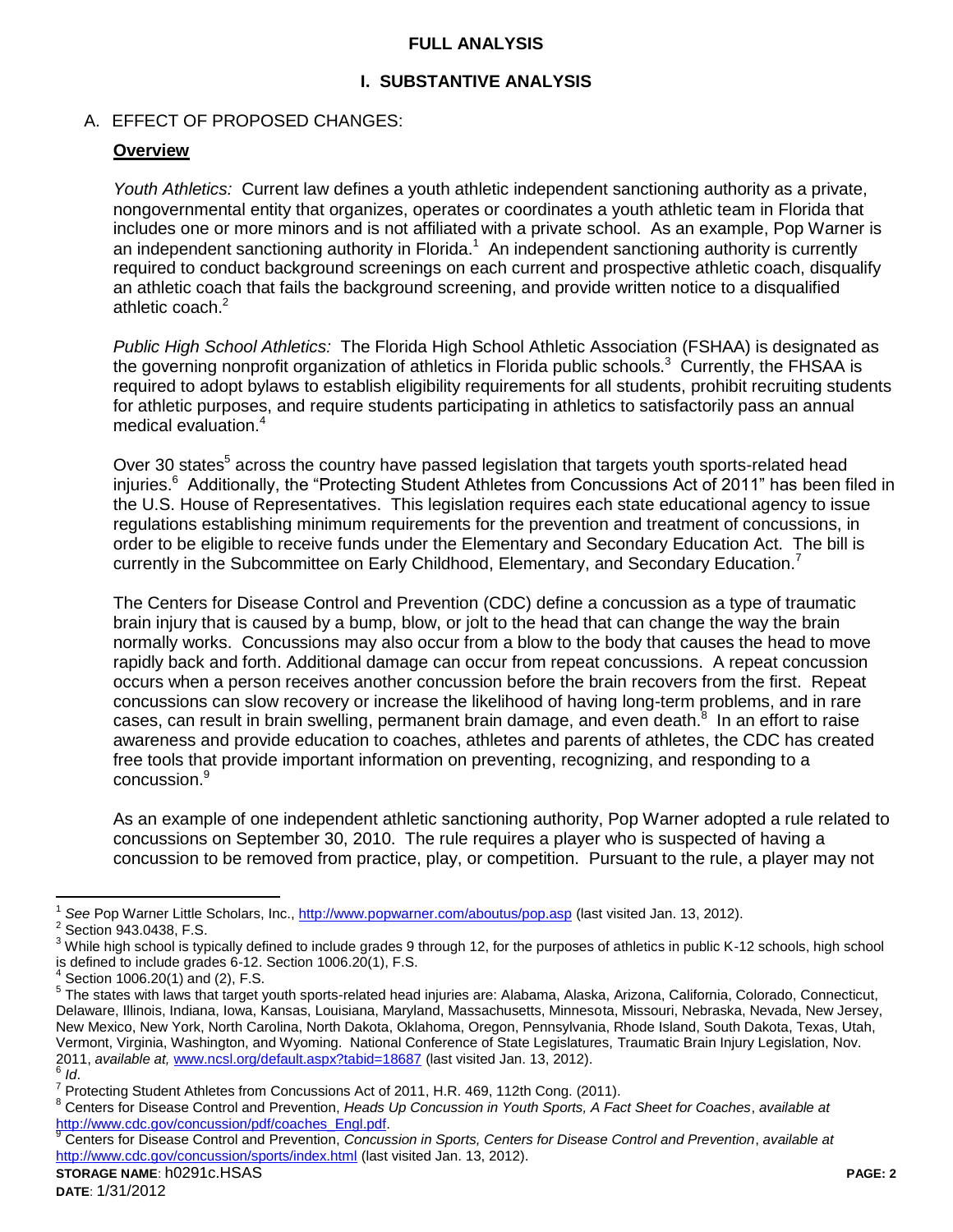return to Pop Warner activities until the player has been evaluated by a currently licensed medical professional trained in the evaluation and management of concussions and receives written clearance to return to play from that licensed practitioner.<sup>1</sup>

On June 14, 2011, the FHSAA Board of Directors addressed the issue of safety of student athletes by adopting the *FHSAA Concussion Action Plan*, which is incorporated into the *2011-12 FHSAA Handbook*; adding language to the *Consent and Release from Liability Certificate* about the potential dangers of concussions and head and neck injuries in interscholastic athletics; and adding a required course, *Concussion in Sports – What You Need to Know*, for all FHSAA-member school head coaches and paid coaches.<sup>11</sup> The FHSAA currently requires that any athlete who exhibits signs, symptoms, or behaviors consistent with a concussion (such as loss of consciousness, headache, dizziness, confusion, or balance problems) shall be immediately removed from the contest or practice and shall not return to play until cleared by an appropriate health-care professional.<sup>12</sup> An appropriate health-care professional is defined as a "licensed physician (MD, as per Chapter 458, Florida Statutes), a licensed osteopathic physician (DO, as per Chapter 459, Florida Statutes), a licensed physicians assistant [sic] under the supervision of a MD/DO (as per Chapters [sic] 458.347 and 459.022, Florida Statutes) or a health care professional trained in the management of concussions."<sup>13</sup>

Additionally, the FHSAA has established the following "Return to Play Criteria":

- (1) No athlete should return to play or practice on the same day of a suspected concussion. "When in doubt, sit them out!"
- (2) Any athlete suspected of having a concussion should be evaluated by an appropriate healthcare professional that day or within 24 hours.
- (3) Any athlete with a suspected concussion should be medically cleared by an appropriate healthcare professional prior to resuming participation in any practice or competition.
- (4) After medical clearance, return to play should follow a step-wise protocol with provisions for delayed return to play based upon the return of any signs or symptoms.<sup>14</sup>

### **Effect of Proposed Changes**

*Youth Athletics:* The bill requires an independent sanctioning authority to adopt guidelines to educate athletic coaches, officials, administrators, youth athletes, and their parents or guardians relating to the nature and risk of concussions and head injuries. An independent sanctioning authority must also adopt bylaws or policies that require the parent or guardian of a youth athlete who is participating in an athletic competition, or is a candidate for an athletic team, to sign an informed consent that explains the nature and risk of concussions and head injuries. The bill requires the signed informed consent to be submitted to the athletic coach before the youth athlete participates in any practice, tryout, workout, athletic competition, or other physical activity associated with candidacy for an athletic team. By requiring those involved in athletics to receive information related to concussions and head injuries, the bill may reduce the number of concussions and long-term problems associated with repeat concussions.

Additionally, the bill requires the independent sanctioning authority to adopt bylaws or policies that require a youth athlete who is suspected of sustaining a concussion or head injury to be removed from practice or competition, until the youth receives written medical clearance to return from an appropriate health care professional trained in the diagnosis, evaluation, and management of concussions, as defined by the Sports Medicine Advisory Committee of the FHSAA. The medical clearance must state

- [http://www.fhsaa.org/sites/default/files/orig\\_uploads/gov/board/2010-11/minutes/june.pdf.](http://www.fhsaa.org/sites/default/files/orig_uploads/gov/board/2010-11/minutes/june.pdf)<br><sup>12</sup> Administrative Peliov 6.4.3.4 Cares orig\_uploads/gov/board/2010-11/minutes/june.pdf.
- <sup>12</sup> Administrative Policy 6.1.3.1 Concussions, Florida High School Athletic Association, *available at*

 $\overline{a}$ <sup>10</sup> Pop Warner Little Scholars Official Rules 2010, Part III, Art. 17, s. 2, *available at*  [http://www.popwarner.com/admin/pdf/2010%20Concussion%20Rule%20Change.pdf.](http://www.popwarner.com/admin/pdf/2010%20Concussion%20Rule%20Change.pdf)

<sup>11</sup> Florida Department of Education Analysis of SB 256, Oct. 11, 2011, at 4; *see also* Official Minutes of Board of Directors Meeting, June 13-14, 2011, Florida High School Athletic Association, *available at* 

[http://www.fhsaa.org/sites/default/files/attachments/2010/09/16/node-235/administrative\\_policies\\_77pgs.pdf.](http://www.fhsaa.org/sites/default/files/attachments/2010/09/16/node-235/administrative_policies_77pgs.pdf)<br><sup>13</sup> Administrative Precedure 1.2.1 Apprensiste Heelth Care Prefessional Defined Flaside Ligh School Athletic

<sup>13</sup> Administrative Procedure 1.2.1 Appropriate Health-Care Professional Defined, Florida High School Athletic Association, *available at*  [http://www.fhsaa.org/sites/default/files/attachments/2010/09/16/node-235/administrative\\_procedures\\_126pgs.pdf.](http://www.fhsaa.org/sites/default/files/attachments/2010/09/16/node-235/administrative_procedures_126pgs.pdf)<br>14 Administrative Procedure 4.0.0 Betweets Play Office's Flatter Ush Ocheal Att Little Accessistics providents

**STORAGE NAME**: h0291c.HSAS **PAGE: 3** <sup>14</sup> Administrative Procedure 1.2.3 Return to Play Criteria, Florida High School Athletic Association, *available at*  [http://www.fhsaa.org/sites/default/files/attachments/2010/09/16/node-235/administrative\\_procedures\\_126pgs.pdf.](http://www.fhsaa.org/sites/default/files/attachments/2010/09/16/node-235/administrative_procedures_126pgs.pdf)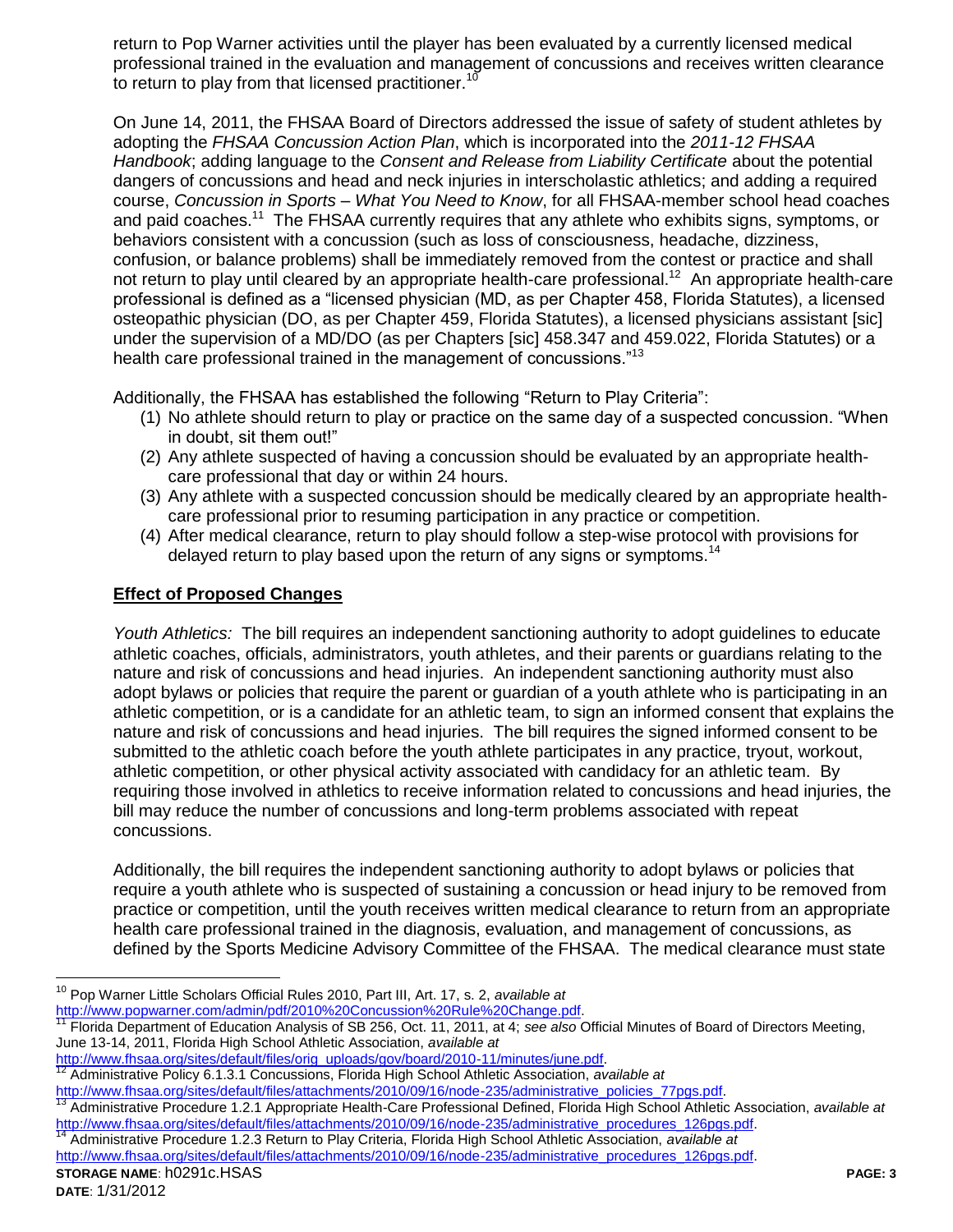that the youth athlete no longer exhibits signs, symptoms, or behaviors consistent with a concussion or other head injury. By requiring written medical clearance for a youth athlete to return to play, the bill will help prevent further injury by preventing a youth athlete from returning to play before his or her brain has recovered.

*Public High School Athletics:* The bill requires the FHSAA to adopt additional guidelines and bylaws or policies related to concussions and head injuries. The FHSAA must adopt guidelines to educate athletic coaches, officials, administrators, student athletes, and their parents relating to the nature and risk of concussions and head injuries. The FHSAA must also adopt either bylaws or policies that require the parent of a student athlete who is a candidate for an interscholastic athletic team or is participating in an interscholastic athletic competition to sign an informed consent that explains the nature and risk of concussions and head injuries. The bill requires the signed informed consent to be returned before the student athlete participates in any practice, tryout, workout, athletic competition, or other physical activity associated with candidacy for an athletic team. By requiring those involved in athletics to receive information related to concussions and head injuries, the bill may reduce the number of concussions and long-term problems associated with repeat concussions.

Additionally, the bill requires the FHSAA to adopt bylaws or policies that require each student athlete who is suspected of sustaining a concussion or head injury to be removed from practice or competition, until the student athlete submits a written medical clearance to return from an appropriate health care professional trained in the diagnosis, evaluation, and management of concussions, as defined by the Sports Medicine Advisory Committee of the FHSAA to the school. The medical clearance must state that the student athlete no longer exhibits signs, symptoms, or behaviors consistent with a concussion or other head injury. By requiring written medical clearance for a student to return to play, the bill will help prevent further injury by preventing a student from returning to play before his or her brain has recovered.

The bill requires both independent sanctioning authorities and the FHSAA to adopt policies relating to concussions and head injuries. The FHSAA and some independent sanctioning authorities have already adopted policies that comply with the bill, but for those independent sanctioning authorities that have not yet adopted policies, the entities will be able to use policies and information made available through the CDC and other sources, as the bill only requires the entities to adopt policies, not develop them.

### B. SECTION DIRECTORY:

**Section 1.** Amends s. 943.0438, F.S., relating to athletic coaches for independent sanctioning authorities.

**Section 2.** Amends s. 1006.20, F.S., relating to athletics in public K-12 schools.

**Section 3.** Provides an effective date of July 1, 2012.

### **II. FISCAL ANALYSIS & ECONOMIC IMPACT STATEMENT**

- A. FISCAL IMPACT ON STATE GOVERNMENT:
	- 1. Revenues:

None.

2. Expenditures:

None.

## B. FISCAL IMPACT ON LOCAL GOVERNMENTS:

1. Revenues:

None.